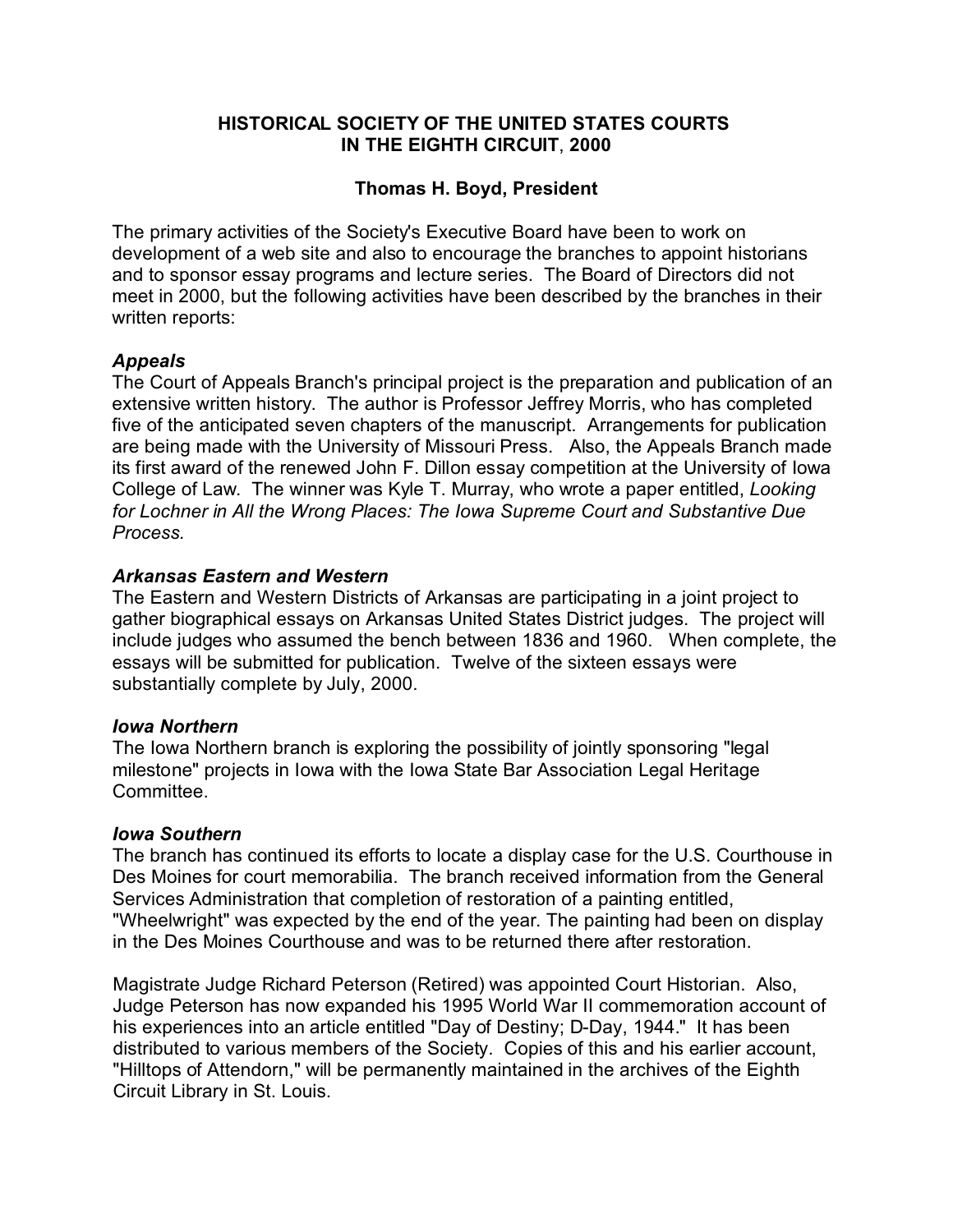## *Missouri Eastern*

The Branch has been relatively dormant, awaiting the move to the new Thomas F. Eagleton U.S. Courthouse. The Court of Appeals occupied the new building in August 2000, and District and Bankruptcy Courts were scheduled to move in January, 2001. A committee has been working with the Kiku Obata Company on designing and planning an Education Center which will be located on the first floor of the new courthouse.

# *Missouri Western*

The Western District of Missouri Historical Society expended approximately \$17,000 to fund a conceptual plan for a permanent historical display in the new Kansas City Courthouse. The Society has named a three-person fund-raising committee to raise between \$150,000 and \$175,000 to fund the project. Fund-raising was scheduled to begin in fall, 2000.

# *Nebraska*

The official history of the District of Nebraska from 1863 through 1971 is being prepared by Professor John R. Wunder of the University of Nebraska, with completion expected by March, 2001. Professor Wunder and his research assistant, John Husmann, visited the Federal Records Center in Kansas City and reported that the extensive collection of private papers of Judge Thomas C. Munger (1907-1941) may be one of the most significant collections of its kind in the history of the United States Courts.

## *North Dakota*

Interviews have been completed and videotapes made of Judges Benson, Van Sickle, Conmy, and Webb. A committee is collecting various courtroom and chambers artifacts, which are being organized and indexed by the Eighth Circuit Branch Library in Fargo. Magistrate Judge Kautzmann, Chair of the North Dakota Branch, is collecting Presidential oaths of office from the Judicial Officers in the District, and Ardell Tharaldson, law clerk to Judge Conmy, is preparing a written report of the District's history. Efforts are being made to increase membership through former law clerks and possibly the state's legal secretary association.